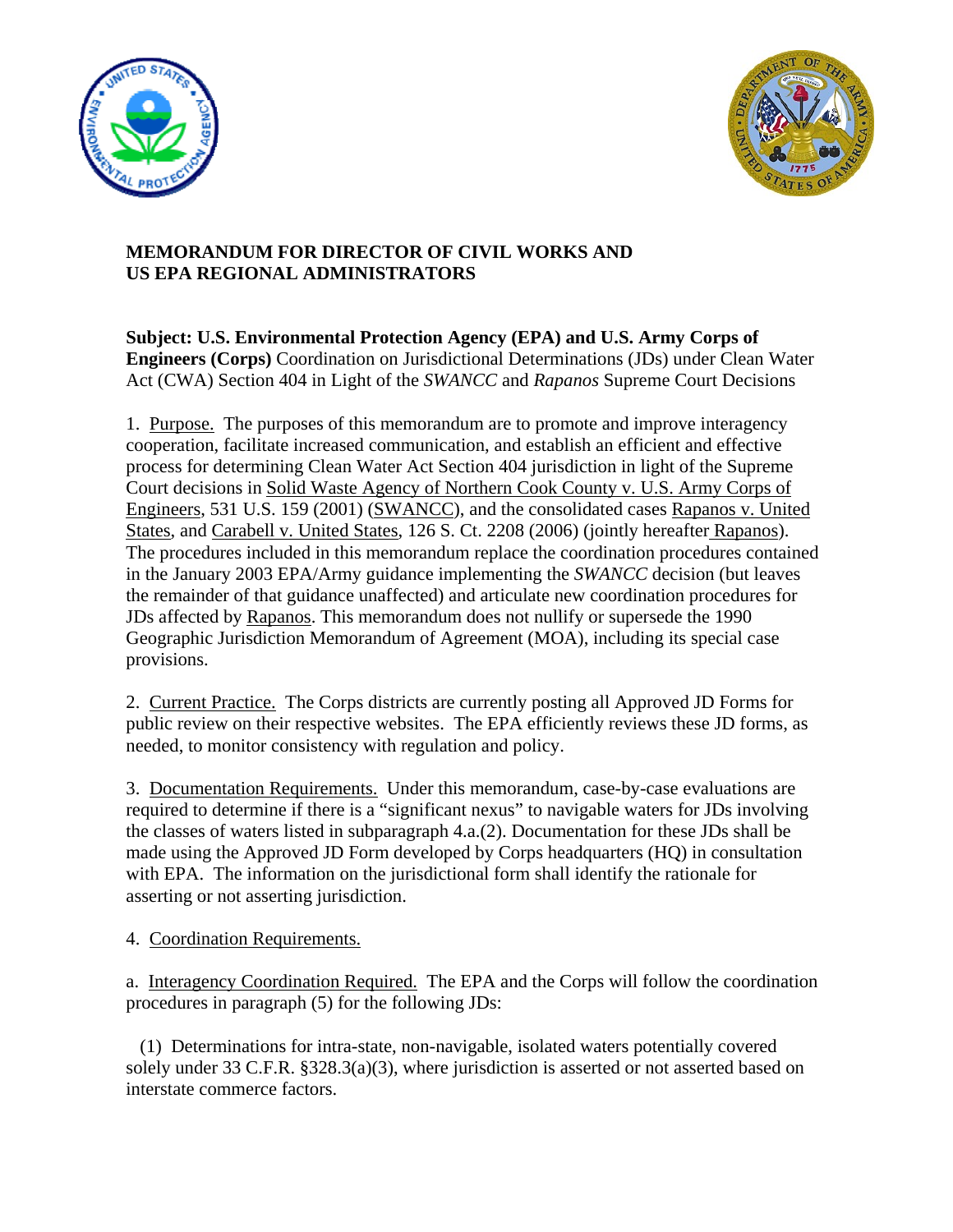(2) Determinations based on a finding of a "significant nexus" with traditional navigable waters, which are required for the following waters:

(i) non-navigable tributaries that do not typically flow year–round or have continuous flow at least seasonally (e.g., typically at least 3 months each year);

(ii) wetlands that are adjacent to such tributaries; and

(iii) wetlands that are adjacent to but that do not directly abut a relatively permanent non-navigable tributary.

b. Interagency Coordination Not Required. Interagency coordination following the procedures below is not required for JDs involving traditional navigable waters, including their adjacent wetlands, and for relatively permanent non-navigable tributaries of traditional navigable waters, including wetlands with a continuous surface connection with such relatively permanent tributaries.

5. Coordination Procedures.<sup>[1](#page-1-0),[2](#page-1-1)</sup> Effective immediately, for all waters referenced in paragraph 4.(a), agency coordination of JDs will be conducted as follows:

a. The Corps district will conduct the JD, document the basis and rationale for asserting or declining to assert jurisdiction under the CWA, and provide an electronic copy of the draft JD form to the appropriate EPA regional office. To facilitate and expedite the coordination of documents, both agencies will, to the maximum extent feasible, transmit all documents electronically. For purposes of this guidance, when documents are transmitted electronically, the date of receipt shall be the date of transmission.

b. Corps districts will provide the appropriate EPA regional office and Corps HQ with an electronic copy of every draft JD form (and supporting documentation) proposing to assert or decline jurisdiction over an intrastate, non-navigable, isolated water. The EPA regional office will in turn be responsible for ensuring that EPA HQ also receives copies of every such JD form in a timely manner. The EPA regional office will review the JD forms pursuant to the procedures in paragraphs 5.c. and 5.d. below. Draft JDs elevated to HQ under paragraph 5.d. will be reviewed by EPA and Corps HQs pursuant to the procedures outlined in paragraph 5.e. below. In addition, either Corps HQ or EPA HQ may choose to initiate a joint HQ review of a particular JD involving an intrastate, non-navigable, isolated water. Such joint HQ review must be initiated within 21 calendar days of when the district provided copies of the draft JD to the EPA Region and Corps HQ. The joint HQ review will proceed pursuant to the procedures in subparagraph  $e(2)(i)$  or  $e(2)(ii)$  as appropriate. If neither the Corps HQ or EPA HQ chooses to initiate a joint review within 21 calendar days, and the EPA regional office does not elevate within the timeframes identified under paragraph 5.d., the district may proceed and finalize the JD.

 $\overline{a}$ 

<span id="page-1-1"></span><span id="page-1-0"></span><sup>&</sup>lt;sup>1</sup> Should any deadline in this interagency memorandum fall on a weekend or holiday, the deadline will be the next business day.  $2$ Coordination procedures are presented in Figures 1 and 2. Where a jurisdictional determination is associated with potential authorization of a project under a Nationwide Permit (NWP), it may be necessary for the Corps and EPA to establish an alternative consultation schedule to accommodate NWP timeframes potentially associated with the particular project.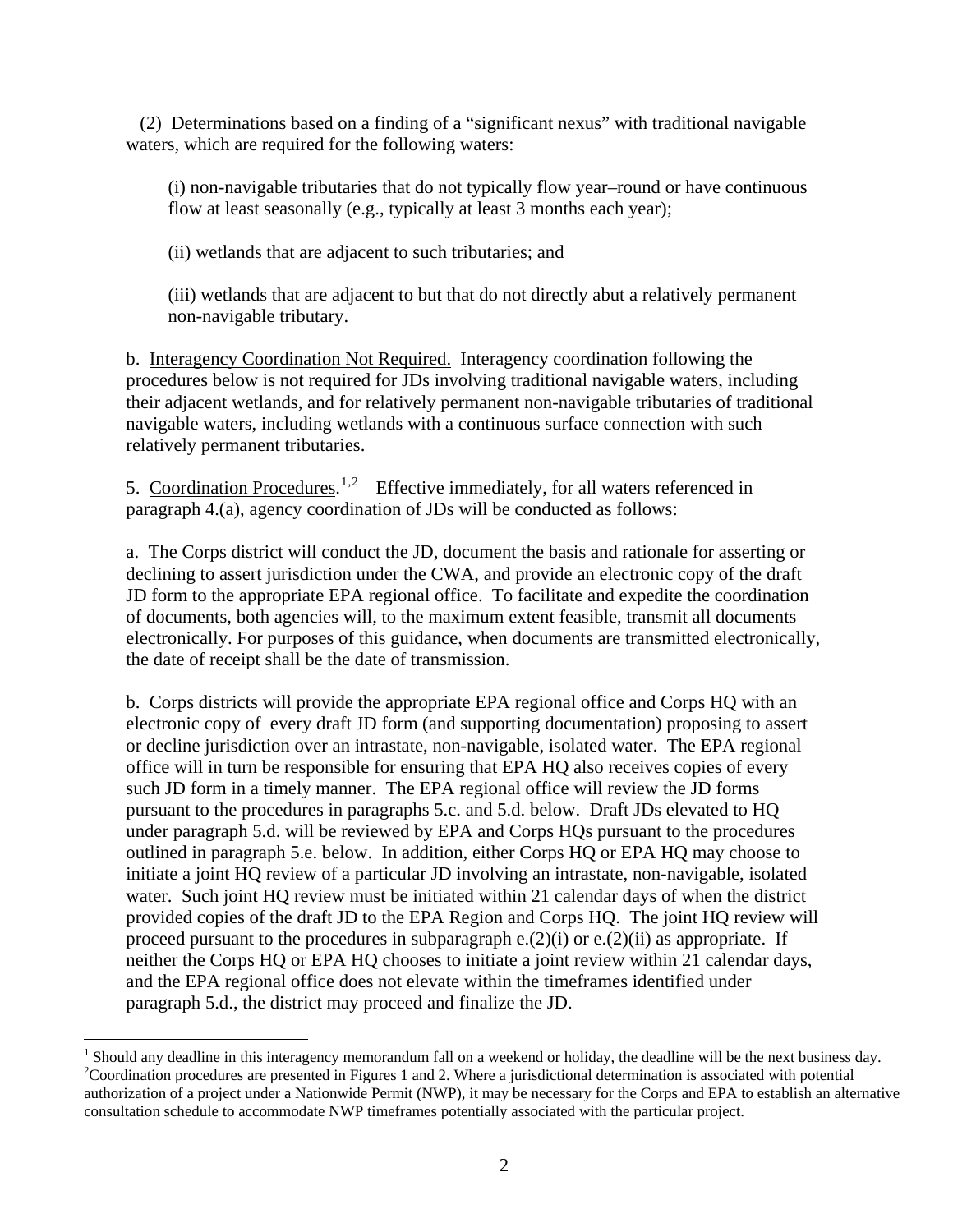c. With respect to interagency coordination of other jurisdictional determinations, the EPA regional office may review the JD form to determine if it will comment on the Corps' determination. To help facilitate an efficient review of the draft JD and to expedite the review process, the EPA may ask the Corps to provide a copy of the documentation provided by the applicant and/or responsible party, where the JD is considered complex. The agencies will coordinate and attempt to resolve any JD issues at the local level within 15 calendar days after EPA's receipt of the form. EPA may notify the Corps at any time within the 15 day period that it does not intend to provide comments on a particular draft JD. Within these 15 calendar days, the EPA regional office may elect to elevate the review to their Regional Administrator (RA) and so notify the Corps district in writing.<sup>[3](#page-2-0)</sup> Such written notification shall briefly explain the rationale for EPA's position. If no notification is provided by EPA within the 15 calendar days, the Corps district may proceed and finalize the JD.

d. When the JD is elevated to the RA, the RA and the District Engineer (DE) shall have 10 calendar days from the date of EPA's notification to the Corps under paragraph 5.c. above to resolve the issue. If the issue is not resolved between the RA and DE, the RA shall, within the 10 calendar days, elevate the JD to EPA HQ and concurrently provide written notification to the DE that the JD is being elevated. Upon receipt of notification from EPA that the matter has been elevated, the DE shall immediately provide the draft JD record to Corps HQ. If no notification of elevation is provided by EPA within the 10 calendar days, or a resolution is otherwise reached, the Corps district may proceed and finalize the JD.

e. The Corps and EPA HQs will review and provide guidance on elevated draft JDs as follows:

(1) The Corps and EPA shall coordinate efficiently and appropriately to reach agreement on the JD.

(2) The Corps and EPA shall initiate discussions no later than 5 calendar days after notification of elevation under paragraph 5.d. above to determine if an interagency agreement exists on the elevated JD.

 (i) If a mutual decision is reached on the assertion or declination of jurisdiction, a joint HQs level decision memo discussing the rationale of the decision will be provided to EPA and Corps field offices no later than 14 calendar days after HQ interagency discussions were initiated; or

 (ii) If a mutual decision is not reached at the EPA and Corps HQs, a joint HQs level decision memo prepared by EPA explaining EPA's rationale in support of an approved JD will be provided to EPA and Corps field offices no later than 21 calendar days after interagency discussions were initiated. Copies of the joint memo will be provided to all Corps districts and to EPA Regional offices.

 $\overline{a}$ 

<span id="page-2-0"></span> $3$  For the purposes of this guidance, "in writing" or "written notification" may include electronic mail communication.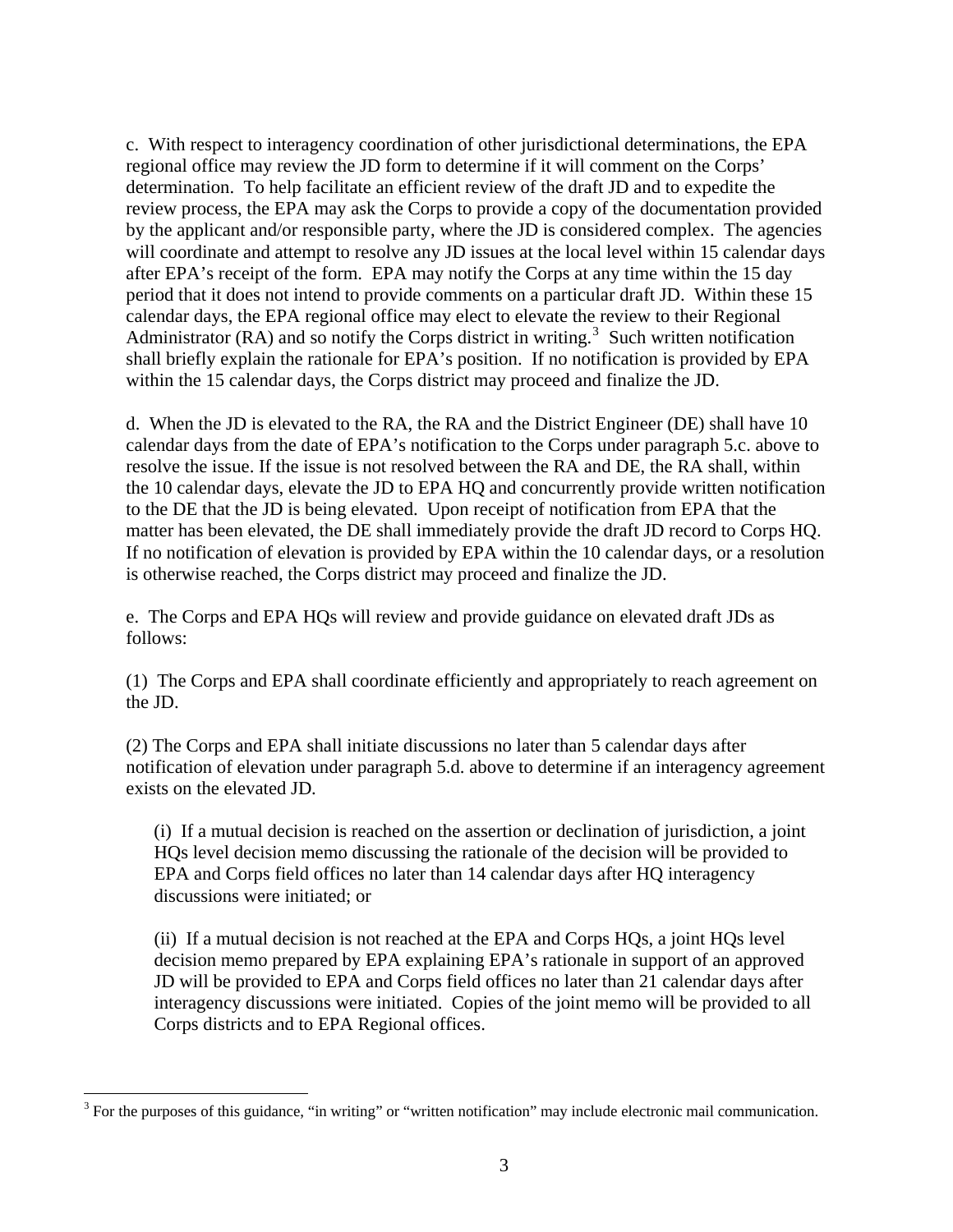(iii) Upon receipt of the joint HQs level decision memo, the Corps district may issue an Approved JD pursuant to the memo and post the JD form on its website.

f. A HQs decision made pursuant to either subparagraph  $e(2)(i)$  or (ii) above will be considered an appealable action for purposes of the Corps administrative appeals process under 33 C.F.R. §331 et seq. However, any decision on appeal will not question or overturn any legal or policy determination made by EPA or Corps HQs pursuant to this joint guidance memorandum, but can examine and question any matter or finding of fact. If the Review Officer determines that the HQs decision was based on a mistake of fact or a lack of necessary facts that determination can be presented to EPA and/or Corps HOs suggesting reconsideration of the decision.

6. This guidance will remain in effect indefinitely for isolated, intra-state, non-navigable waters potentially covered only under 33 C.F.R.  $\S 328.3(a)(3)$  where jurisdiction is being asserted or not asserted using interstate commerce factors unless and until this guidance is revoked or modified in writing by agreement of both agencies. This guidance for all other waters addressed herein shall remain in effect for six months from the date of the last signature on this memorandum unless otherwise extended or modified by written agreement of both agencies.

75ASmles

Benjamin H. Grumbles Assistant Administrator for Water U.S. Environmental Protection Agency

Date: *Jvne* 5,

John Paul Woodley

John Paul Woodley, Jr. Assistant Secretary of the Army (Civil Works)

Date: 5 June 2007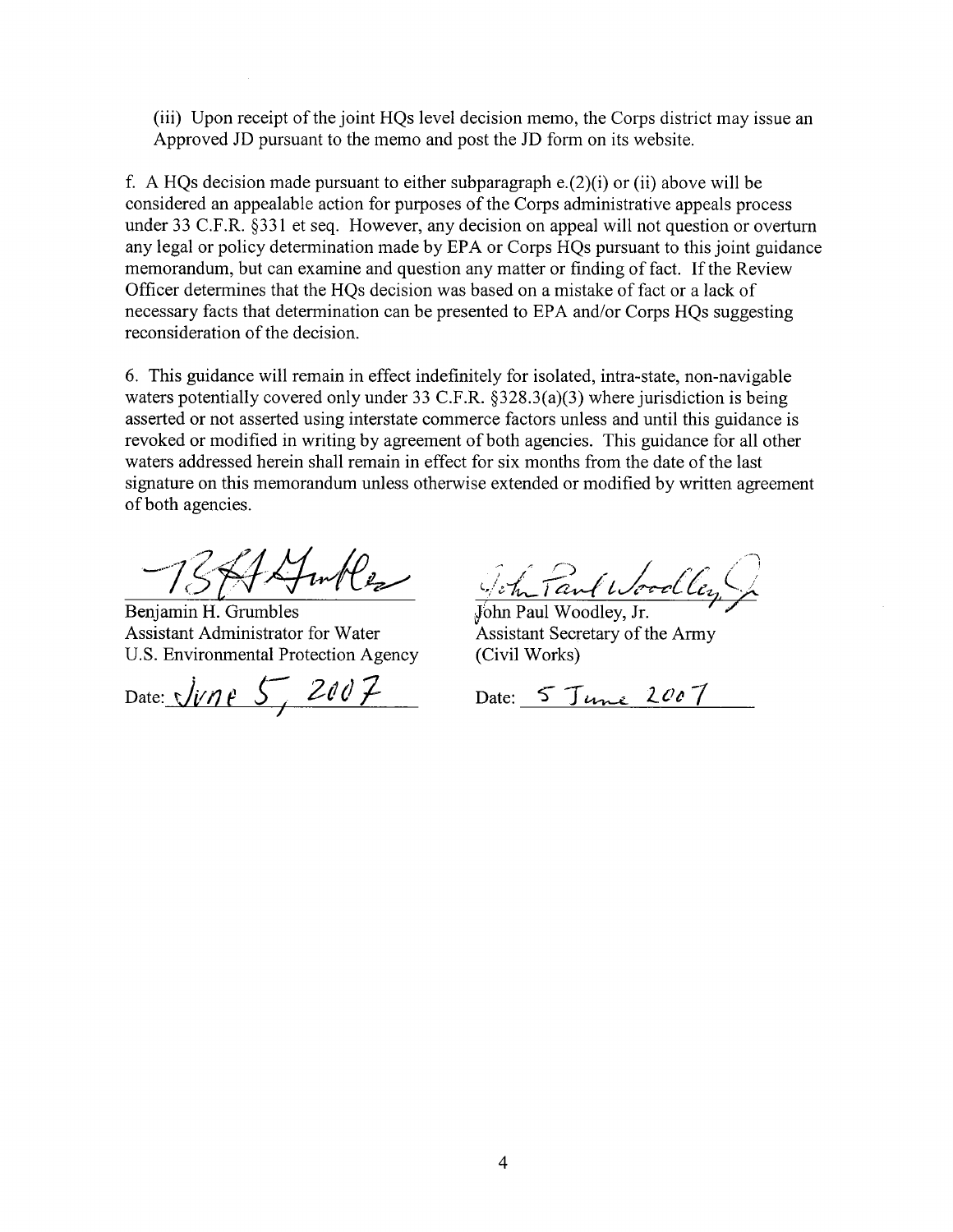

Notes: 1.A headquarters decision pursuant to this process will be considered an appealable action for purposes of the Corps administrative appeals process under 33 C.F.R. §331 et seq. However, any decision on appeal will not question or overturn any legal or policy determination made by EPA or Corps headquarters pursuant to this joint guidance memorandum, but can examine and question any matter or finding of fact. If the Review Officer determines that the headquarters decision was based on a mistake of fact or a lack of necessary facts, that determination can be presented to EPA and/or Corps headquarters suggesting reconsideration of the decision.

2. This guidance will remain in effect indefinitely for isolated, intra-state, non-navigable waters potentially covered only under 33 C.F.R. §328.3(a)(3) where jurisdiction is being asserted or not asserted using interstate commerce factors unless and until this guidance is revoked or modified in writing by agreement of both agencies. This guidance for all other waters addressed herein will remain in effect for six months from the date of the last signature on this memorandum unless otherwise extended or modified by written agreement of both agencies.

remain in errect for six months from the tate of the ast signature of units memorantum unless onlet wise extended or mounted by written agreement of bour agencies.<br>3. For JDs that involve intra-state, non-navigable waters, **4. The above process does not apply for applications (pre-construction notifications) for Nationwide Permits (see Figure 2).**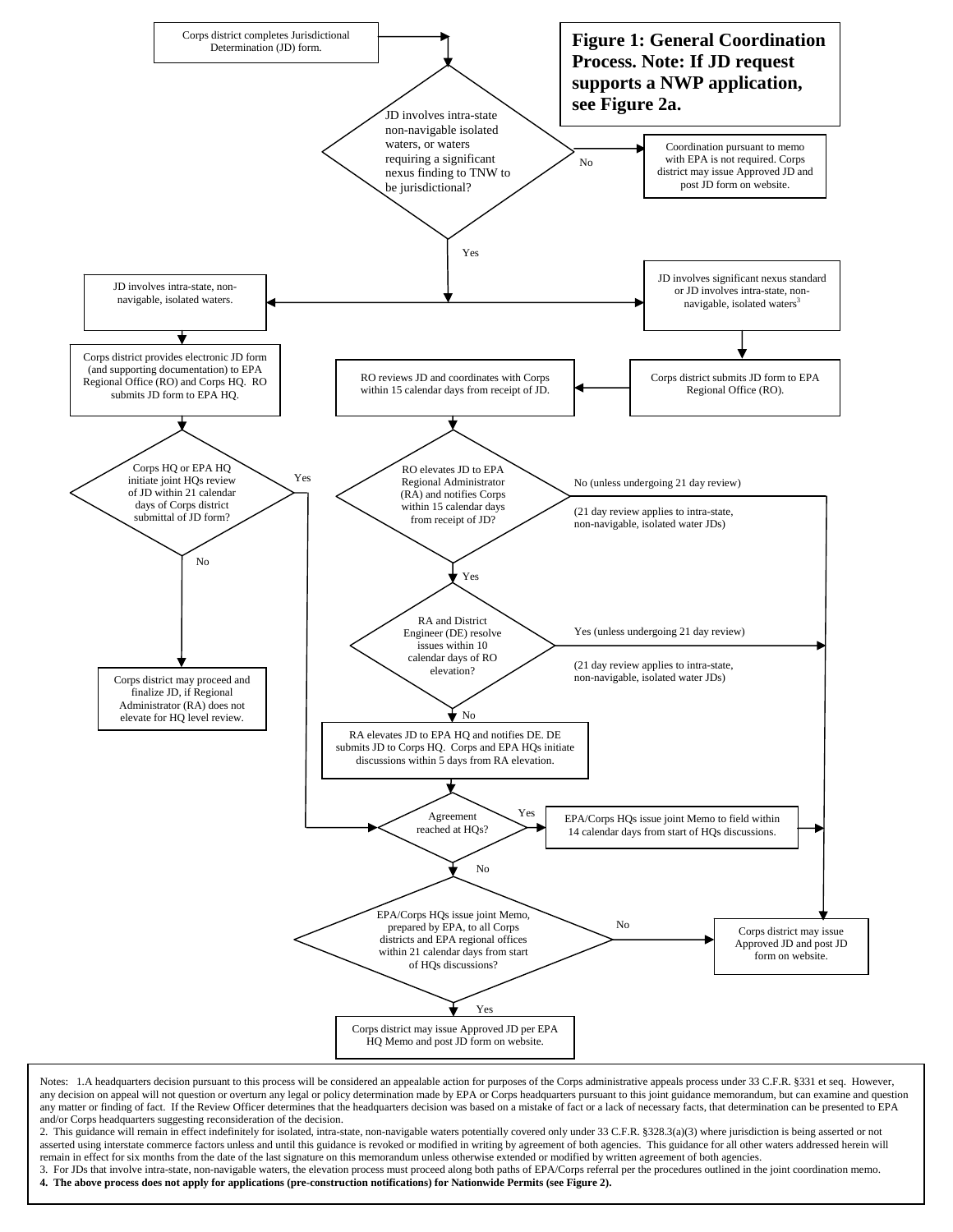

Notes: 1.A headquarters decision pursuant to this process will be considered an appealable action for purposes of the Corps administrative appeals process under 33 C.F.R. §331 et seq. However, any decision on appeal will not question or overturn any legal or policy determination made by EPA or Corps headquarters pursuant to this joint guidance memorandum, but can examine and question any matter or finding of fact. If the Review Officer determines that the headquarters decision was based on a mistake of fact or a lack of necessary facts, that determination can be presented to EPA and/or Corps headquarters suggesting reconsideration of the decision.

2. This guidance for all other waters addressed herein will remain in effect for six months from the date of the last signature on this memorandum unless otherwise extended or modified by written agreement of both agencies.

**3. The process above applies for applications (pre-construction notifications) for Nationwide Permits involving "significant nexus" evaluations with TNWs.**